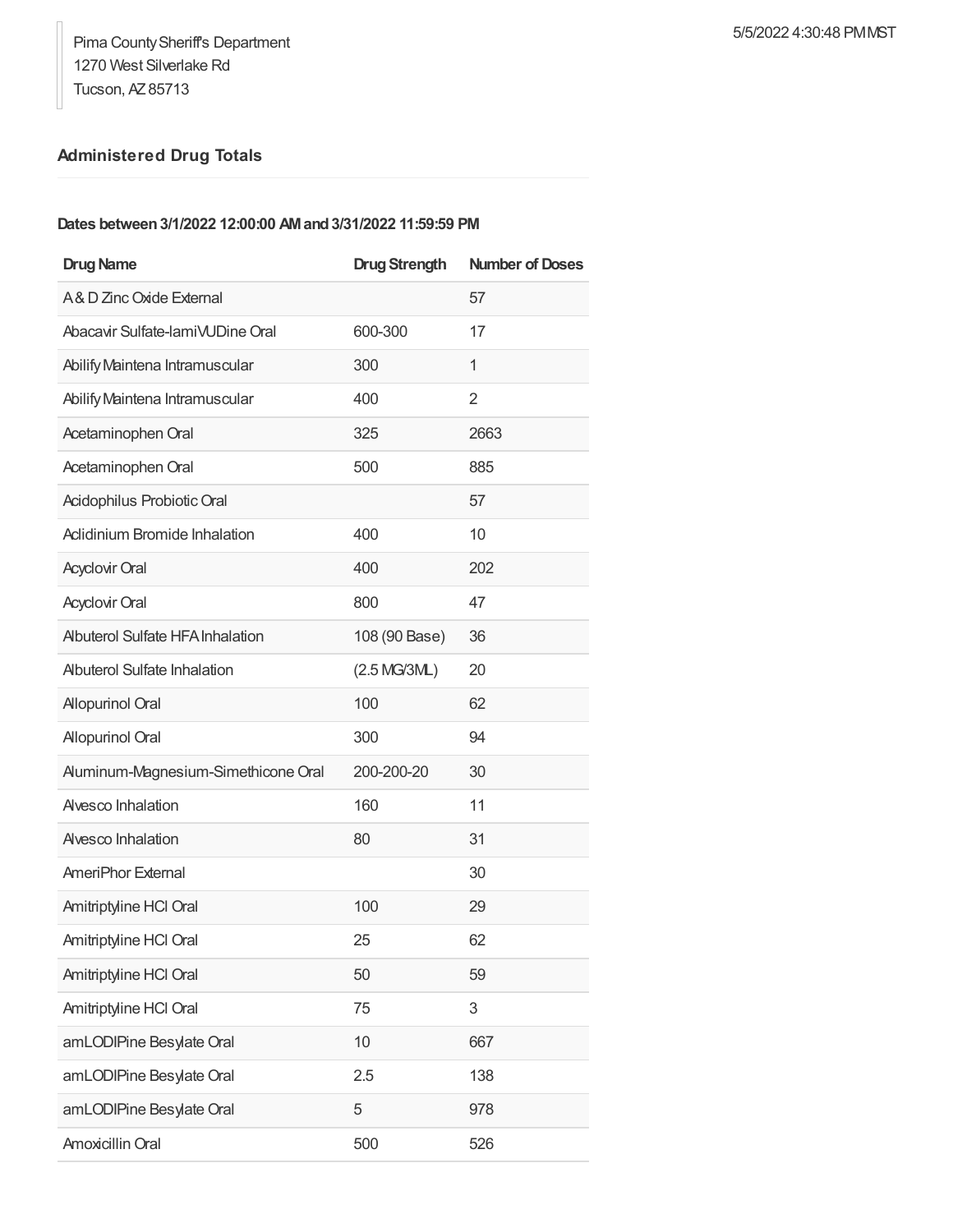| <b>Drug Name</b>                                                                                                                  | <b>Drug Strength</b> | <b>Number of Doses</b> |
|-----------------------------------------------------------------------------------------------------------------------------------|----------------------|------------------------|
| <b>Administered Drug Totals</b><br>Amoxicillin-Pot Clavulanate Oral                                                               | 500-125              | 62                     |
| Amoxicillin-Pot Clavulanate Oral<br>Dates between 3/1/2022 12:00:00 AM and 3/31/2022 11:59:59 PM<br><b>Anti-Dandruff External</b> | 875-125<br>1         | 163<br>11              |
| <b>ARIPiprazole Oral</b>                                                                                                          | 10                   | 533                    |
| <b>ARIPiprazole Oral</b>                                                                                                          | 15                   | 514                    |
| <b>ARIPiprazole Oral</b>                                                                                                          | $\overline{2}$       | 62                     |
| <b>ARIPiprazole Oral</b>                                                                                                          | 20                   | 370                    |
| <b>ARIPiprazole Oral</b>                                                                                                          | 30                   | 297                    |
| <b>ARIPiprazole Oral</b>                                                                                                          | 5                    | 448                    |
| Aristada Intramuscular                                                                                                            | 441                  | $\overline{4}$         |
| Aristada Intramuscular                                                                                                            | 882                  | $\mathbf{1}$           |
| Artificial Tears Ophthalmic                                                                                                       | $0.2 - 0.2 - 1$      | 6                      |
| Aspirin Adult Low Dose Oral                                                                                                       | 81                   | 126                    |
| Aspirin Low Dose Oral                                                                                                             | 81                   | 92                     |
| Aspirin Oral                                                                                                                      | 325                  | 76                     |
| Aspirin Oral                                                                                                                      | 81                   | 501                    |
| Aspir-Low Oral                                                                                                                    | 81                   | 31                     |
| Atenolol Oral                                                                                                                     | 25                   | 29                     |
| Atorvastatin Calcium Oral                                                                                                         | 10                   | 412                    |
| Atorvastatin Calcium Oral                                                                                                         | 20                   | 367                    |
| Atorvastatin Calcium Oral                                                                                                         | 40                   | 343                    |
| Atorvastatin Calcium Oral                                                                                                         | 80                   | 53                     |
| Azithromycin Oral                                                                                                                 | 250                  | 4                      |
| Azithromycin Oral                                                                                                                 | 500                  | 12                     |
| <b>Bacitracin External</b>                                                                                                        | 500                  | 14                     |
| Banophen Oral                                                                                                                     | 25                   | 48                     |
| Banophen Oral                                                                                                                     | 50                   | 61                     |
| <b>Bengay Greaseless External</b>                                                                                                 | $10 - 15$            | 581                    |
| Benzonatate Oral                                                                                                                  | 100                  | 64                     |
| Benzoyl Peroxide External                                                                                                         | 10                   | 7                      |
| Benzoyl Peroxide External                                                                                                         | 5                    | 216                    |
| Benztropine Mesylate Oral                                                                                                         | 0.5                  | 676                    |
| Benztropine Mesylate Oral                                                                                                         | 1                    | 955                    |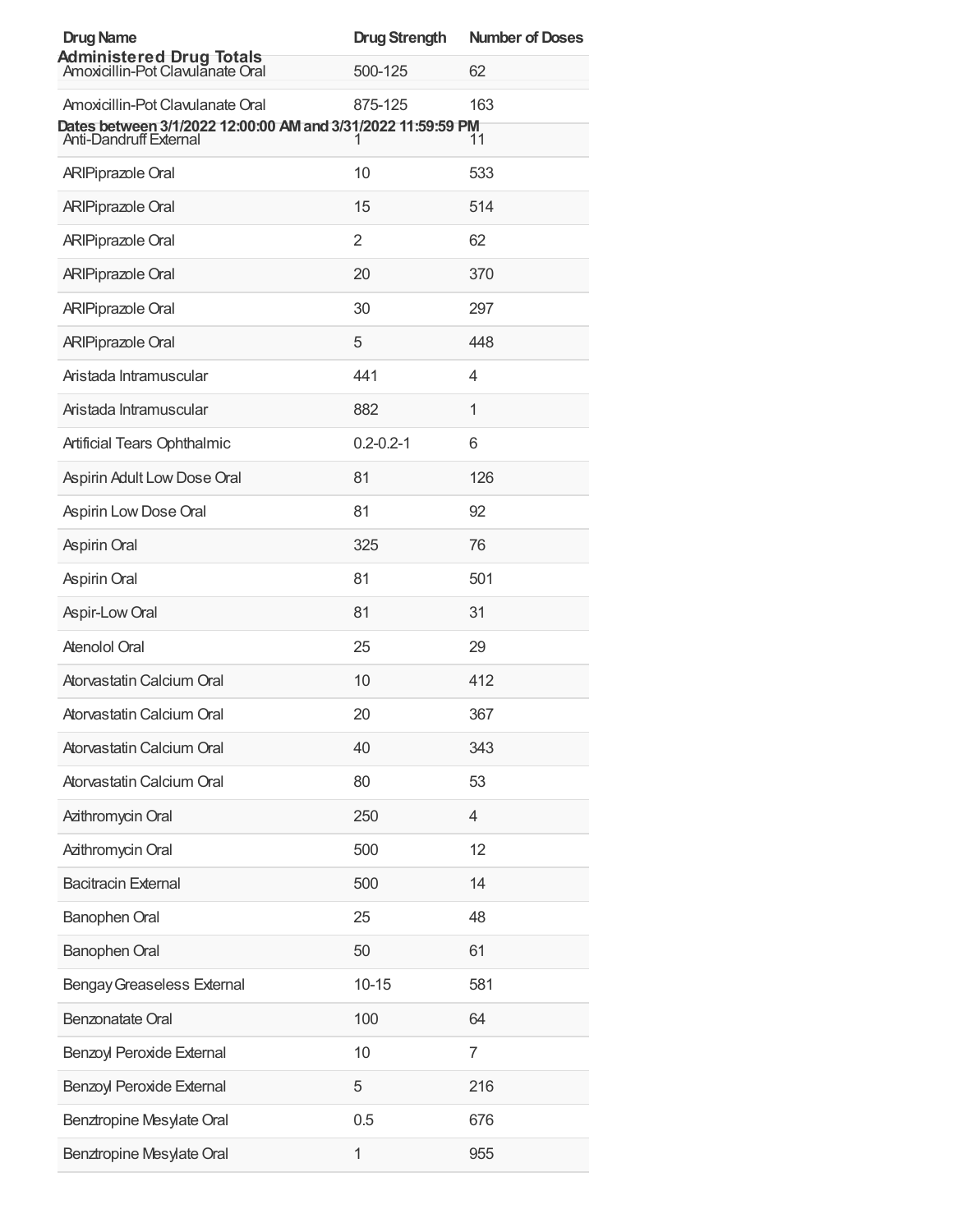| <b>Drug Name</b>                                                                           | <b>Drug Strength</b> | <b>Number of Doses</b> |
|--------------------------------------------------------------------------------------------|----------------------|------------------------|
| <b>Administered Drug Totals</b><br>Benztropine Mesylate Oral                               | 2                    | 90                     |
| Bicillin L-A Intramuscular<br>Dates between 3/1/2022 12:00:00 AM and 3/31/2022 11:59:59 PM | 2400000              | 16                     |
| Biktarvy Oral                                                                              | 50-200-25            | 143                    |
| Boostrix Intramuscular                                                                     | 5-2.5-18.5           | 1                      |
| <b>Briefs Overnight Medium</b>                                                             |                      | 6                      |
| <b>Buprenorphine HCI Sublingual</b>                                                        | 2                    | 577                    |
| Buprenorphine HCI Sublingual                                                               | 8                    | 433                    |
| buPROPion HCI ER (SR) Oral                                                                 | 100                  | 55                     |
| buPROPion HCI ER (XL) Oral                                                                 | 150                  | 161                    |
| buPROPion HCI ER (XL) Oral                                                                 | 300                  | 172                    |
| buPROPion HCI Oral                                                                         | 100                  | 6                      |
| bus PIRone HCI Oral                                                                        | 10                   | 2296                   |
| bus PIRone HCI Oral                                                                        | 15                   | 2134                   |
| bus PIRone HCI Oral                                                                        | 30                   | 444                    |
| bus PIRone HCI Oral                                                                        | 5                    | 458                    |
| Calcium Antacid Oral                                                                       | 500                  | 119                    |
| Calcium Carbonate Antacid Oral                                                             | 500                  | 559                    |
| Calcium Polycarbophil Oral                                                                 | 625                  | 7                      |
| Capsaicin External                                                                         | 0.025                | 79                     |
| carBAMazepine Oral                                                                         | 100                  | 58                     |
| carBAMazepine Oral                                                                         | 200                  | 538                    |
| Carbamide Peroxide Otic                                                                    | 6.5                  | 10                     |
| Carbidopa-Levodopa Oral                                                                    | 25-100               | 26                     |
| Carvedilol Oral                                                                            | 12.5                 | 117                    |
| Carvedilol Oral                                                                            | 25                   | 176                    |
| Carvedilol Oral                                                                            | 6.25                 | 124                    |
| Cefdinir Oral                                                                              | 300                  | 20                     |
| cefTRIAXone Sodium Injection                                                               | 1                    | 3                      |
| cefTRIAXone Sodium Injection                                                               | 500                  | 8                      |
| Cephalexin Oral                                                                            | 500                  | 96                     |
| Cetirizine HCI Oral                                                                        | 10                   | 387                    |
| Chlorhexidine Gluconate Mouth/Throat                                                       | 0.12                 | 334                    |
| Chlorpheniramine Maleate Oral                                                              | 4                    | 137                    |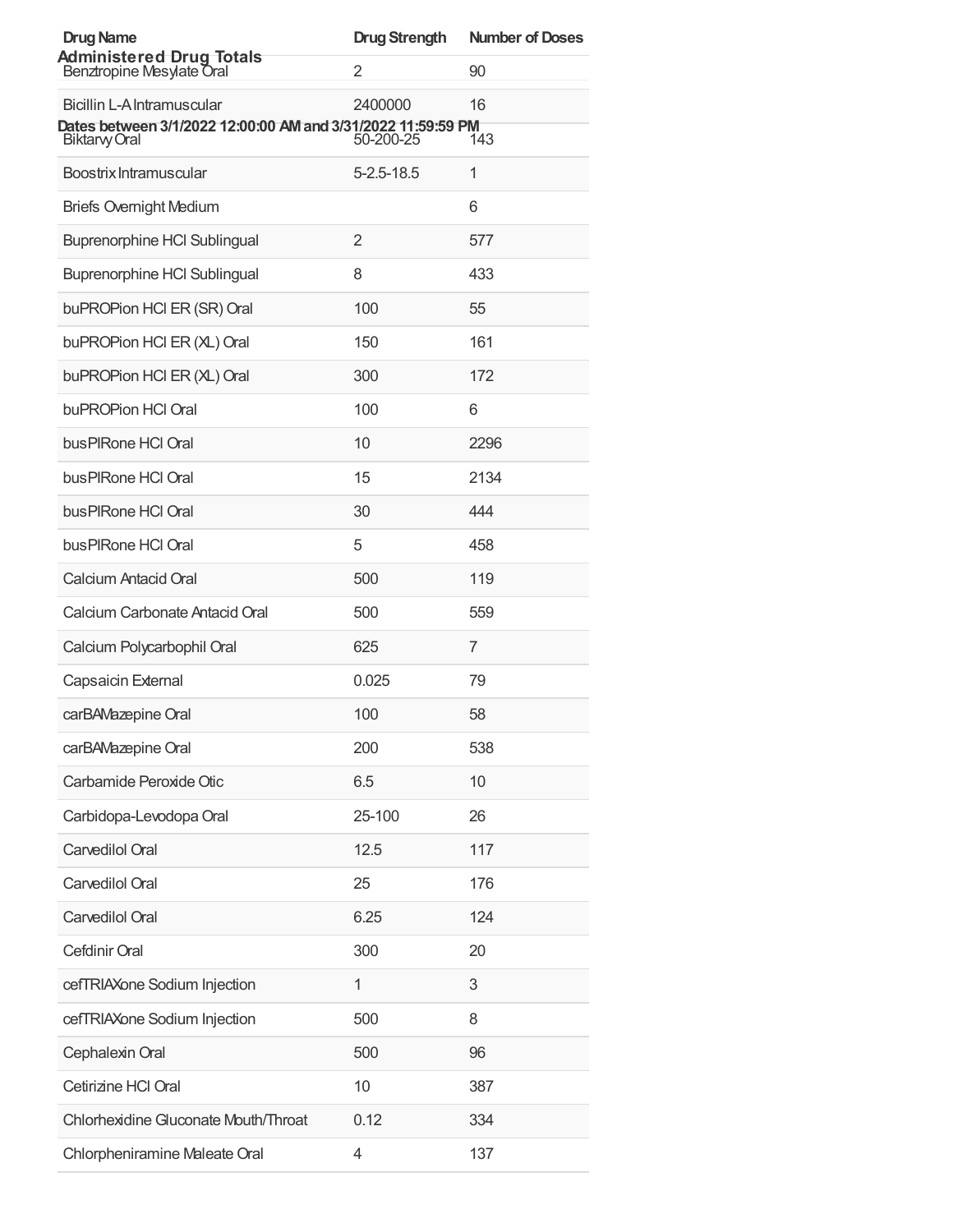| <b>Drug Name</b>                                                                        | <b>Drug Strength</b> | <b>Number of Doses</b> |
|-----------------------------------------------------------------------------------------|----------------------|------------------------|
| <b>Administered Drug Totals</b><br>chlorproMAZINE HCI Oral                              | 10                   | 5                      |
| chlorproMAZINE HCI Oral                                                                 | 100                  | 13                     |
| Dates between 3/1/2022 12:00:00 AM and 3/31/2022 11:59:59 PM<br>chlorproMAZINE HCI Oral | 200                  | 30                     |
| chlorproMAZINE HCI Oral                                                                 | 25                   | 7                      |
| chlorproMAZINE HCI Oral                                                                 | 50                   | 49                     |
| Ciprofloxacin HCl Oral                                                                  | 500                  | 58                     |
| Citalopram Hydrobromide Oral                                                            | 10                   | 173                    |
| Citalopram Hydrobromide Oral                                                            | 20                   | 141                    |
| Citalopram Hydrobromide Oral                                                            | 40                   | 59                     |
| ClearLax Oral                                                                           | 17                   | 5                      |
| Clindamycin HCl Oral                                                                    | 150                  | 85                     |
| clomiPRAMINE HCI Oral                                                                   | 50                   | 6                      |
| cloNIDine HCI Oral                                                                      | 0.1                  | 670                    |
| cloNIDine HCI Oral                                                                      | 0.2                  | 312                    |
| cloNIDine HCI Oral                                                                      | 0.3                  | 31                     |
| Clopidogrel Bisulfate Oral                                                              | 75                   | 122                    |
| Clotrimazole External                                                                   | 1                    | 129                    |
| Clotrimazole-7 Vaginal                                                                  | 1                    | 5                      |
| cloZAPine Oral                                                                          | 100                  | 31                     |
| cloZAPine Oral                                                                          | 25                   | 9                      |
| cloZAPine Oral                                                                          | 50                   | 15                     |
| Cough Drops Menthol Mouth/Throat                                                        |                      | 228                    |
| Cough Drops Menthol Mouth/Throat                                                        |                      | 18                     |
| Cyclobenzaprine HCl Oral                                                                | 10                   | 289                    |
| Descovy Oral                                                                            | 200-25               | 32                     |
| diazePAM Oral                                                                           | 10                   | 61                     |
| diazePAMOral                                                                            | 5                    | 11                     |
| diazePAMOral                                                                            | 5 MG Tablet          | 123                    |
| Diclofenac Sodium External                                                              | 1                    | 36                     |
| Dicyclomine HCI Oral                                                                    | 10                   | 16                     |
| Dicyclomine HCI Oral                                                                    | 20                   | 95                     |
| diphenhydrAMINE HCI Injection                                                           | 50                   | 1                      |
| diphenhydrAMINE HCI Oral                                                                | 25                   | 203                    |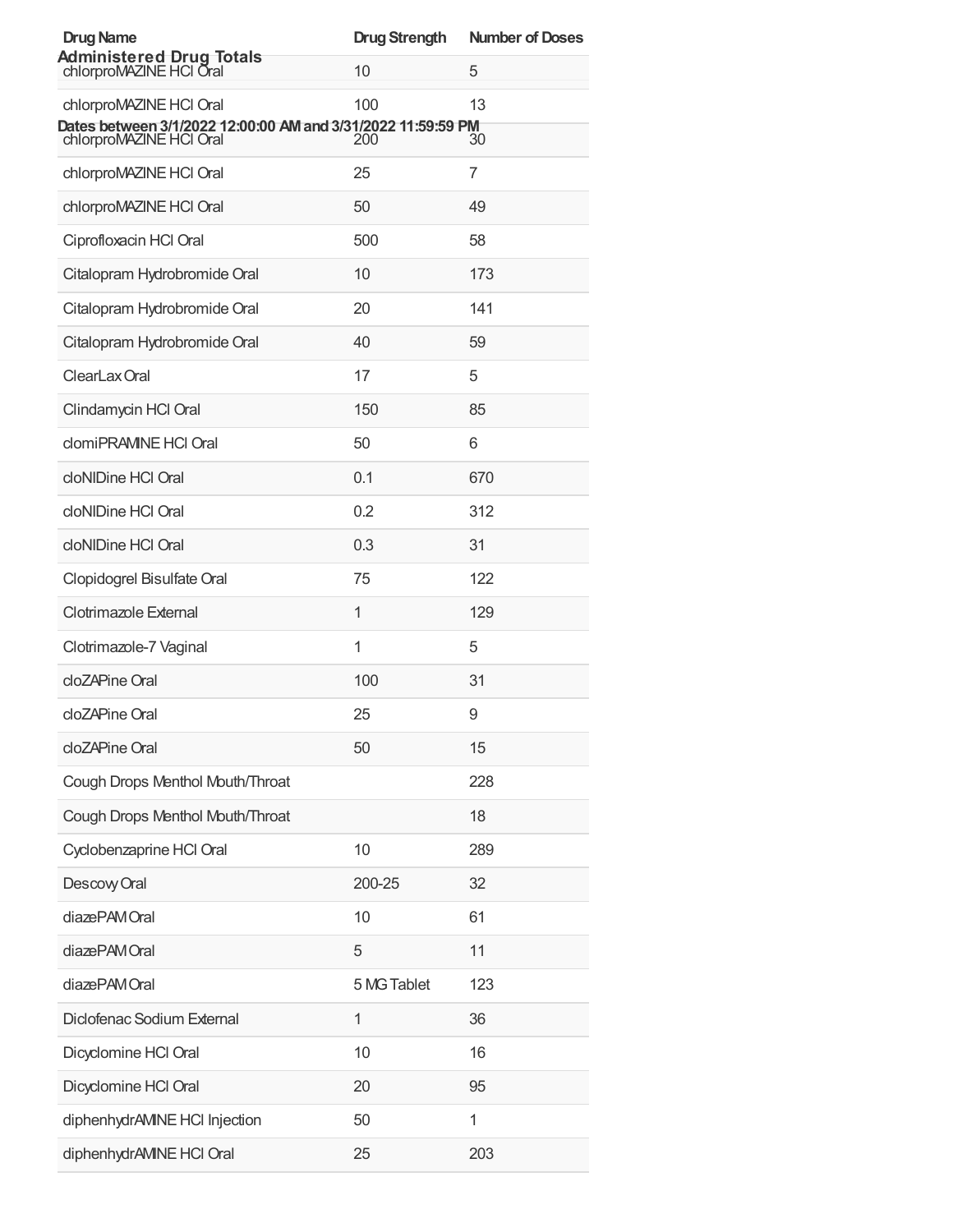| <b>Drug Name</b>                                                                          | <b>Drug Strength</b> | <b>Number of Doses</b> |
|-------------------------------------------------------------------------------------------|----------------------|------------------------|
| <b>Administered Drug Totals</b><br>diphenhydrAMINE HCI Oral                               | 50                   | 202                    |
| Divalproex Sodium ER Oral<br>Dates between 3/1/2022 12:00:00 AM and 3/31/2022 11:59:59 PM | 250                  | 20                     |
| Divalproex Sodium ER Oral                                                                 | 500                  | 184                    |
| Divalproex Sodium Oral                                                                    | 125                  | 2                      |
| Divalproex Sodium Oral                                                                    | 250                  | 480                    |
| Divalproex Sodium Oral                                                                    | 500                  | 1174                   |
| Docusate Sodium Oral                                                                      | 100                  | 1439                   |
| Doxepin HCl Oral                                                                          | 25                   | 50                     |
| Doxepin HCl Oral                                                                          | 50                   | 16                     |
| Doxycycline Monohydrate Oral                                                              | 100                  | 167                    |
| <b>DULoxetine HCI Oral</b>                                                                | 30                   | 269                    |
| <b>DULoxetine HCI Oral</b>                                                                | 60                   | 305                    |
| Eliquis Oral                                                                              | 5                    | 271                    |
| Emtricitabine-Tenofovir DF Oral                                                           | 200-300              | 59                     |
| Enoxaparin Sodium Subcutaneous                                                            | 40                   | 17                     |
| <b>Ensure Active Oral</b>                                                                 |                      | 2                      |
| <b>Ensure Oral</b>                                                                        |                      | 73                     |
| Eplerenone Oral                                                                           | 50                   | 20                     |
| Epsom Salt                                                                                |                      | 1                      |
| Erythromycin Ophthalmic                                                                   | 5                    | 47                     |
| Escitalopram Oxalate Oral                                                                 | 10                   | 668                    |
| Escitalopram Oxalate Oral                                                                 | 20                   | 279                    |
| Escitalopram Oxalate Oral                                                                 | 5                    | 242                    |
| <b>Estradiol Oral</b>                                                                     | 2                    | 4                      |
| <b>Estrogens Conjugated Oral</b>                                                          | 1.25                 | $\overline{2}$         |
| <b>Ezetimibe Oral</b>                                                                     | 10                   | 3                      |
| Famotidine Oral                                                                           | 20                   | 128                    |
| Fenofibrate Oral                                                                          | 145                  | 31                     |
| Fenofibrate Oral                                                                          | 160                  | 19                     |
| FeroSul Oral                                                                              | 325 (65 Fe)          | 31                     |
| <b>Ferrous Sulfate Oral</b>                                                               | 325 (65 Fe)          | 199                    |
| <b>Fiber Laxative Oral</b>                                                                | 625                  | 21                     |
| <b>FiberCon Oral</b>                                                                      | 625                  | 59                     |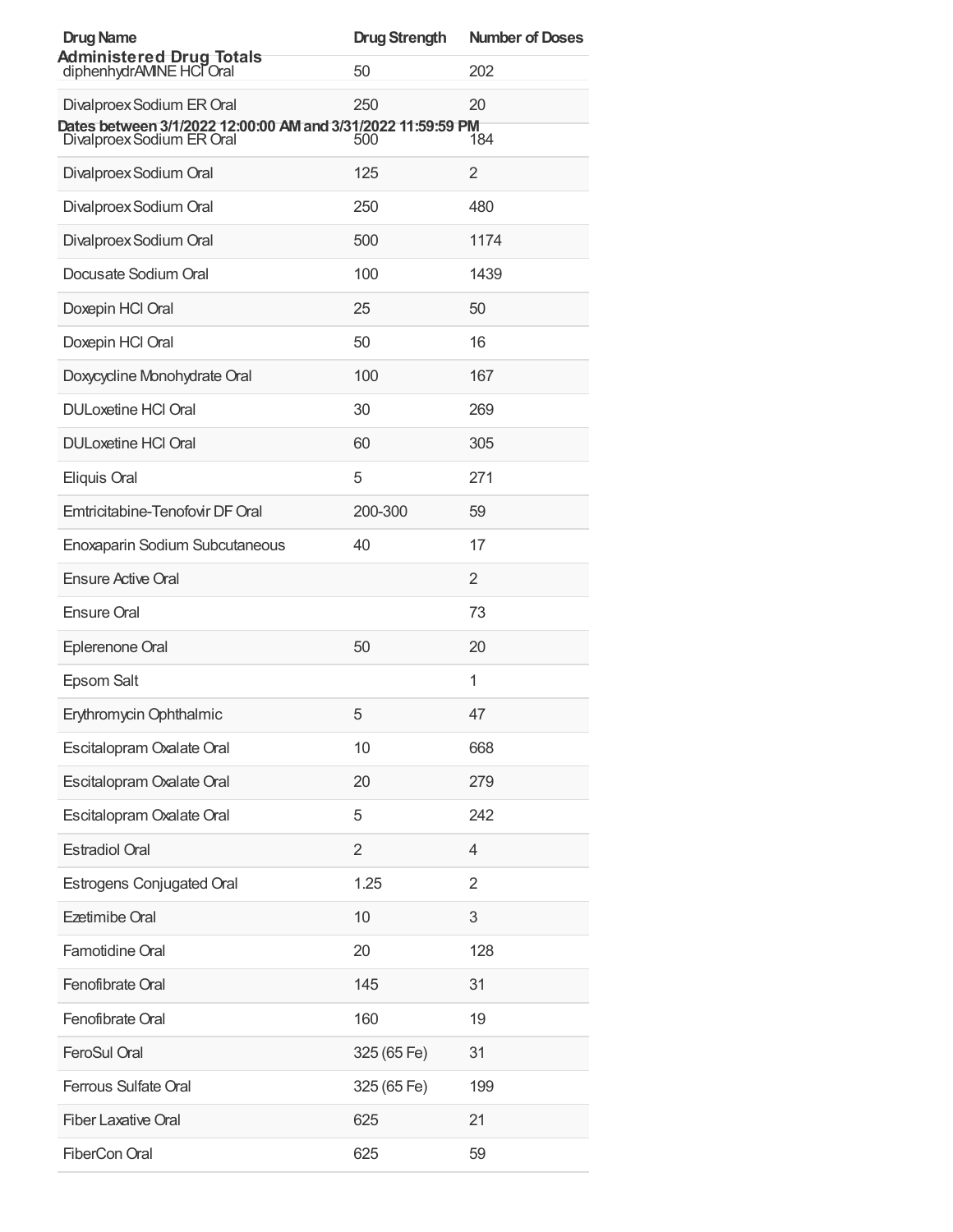| <b>Drug Name</b>                                                                                  | <b>Drug Strength</b> | <b>Number of Doses</b> |
|---------------------------------------------------------------------------------------------------|----------------------|------------------------|
| <b>Administered Drug Totals</b><br>Fiber-Lax Oral                                                 | 625                  | 149                    |
| Finasteride Oral<br>Dates between 3/1/2022 12:00:00 AM and 3/31/2022 11:59:59 PM<br>Fish Oil Oral | 5<br>1000            | 60<br>93               |
| Fluconazole Oral                                                                                  | 100                  | 34                     |
| Fluconazole Oral                                                                                  | 200                  | 58                     |
| <b>FLUoxetine HCI Oral</b>                                                                        | 10                   | 238                    |
| <b>FLUoxetine HCI Oral</b>                                                                        | 20                   | 814                    |
| <b>FLUoxetine HCI Oral</b>                                                                        | 40                   | 116                    |
| fluPHENAZine HCl Oral                                                                             | 10                   | 7                      |
| Fluticasone Propionate Nasal                                                                      | 50                   | 150                    |
| Fluticasone-Salmeterol Inhalation                                                                 | 113-14               | 9                      |
| Fluticasone-Salmeterol Inhalation                                                                 | 250-50               | 8                      |
| fluvoxaMINE Maleate ER Oral                                                                       | 150                  | 29                     |
| Folic Acid Oral                                                                                   | 1                    | 439                    |
| <b>Furosemide Oral</b>                                                                            | 20                   | 35                     |
| <b>Furosemide Oral</b>                                                                            | 40                   | 2                      |
| Gabapentin Oral                                                                                   | 100                  | 62                     |
| Gabapentin Oral                                                                                   | 250                  | 1                      |
| Gabapentin Oral                                                                                   | 300                  | 195                    |
| Gabapentin Oral                                                                                   | 600                  | 290                    |
| Gabapentin Oral                                                                                   | 800                  | 123                    |
| Gemfibrozil Oral                                                                                  | 600                  | 35                     |
| Genvoya Oral                                                                                      | 150-150-200-10       | 28                     |
| Glimepiride Oral                                                                                  | 4                    | 62                     |
| glipiZIDE Oral                                                                                    | 5                    | 117                    |
| glyBURIDE Oral                                                                                    | 2.5                  | $\overline{2}$         |
| Golytely Oral                                                                                     | 236                  | $\overline{2}$         |
| guaiFENesin Oral                                                                                  | 100                  | 57                     |
| guaiFENesin Oral                                                                                  | 200                  | 123                    |
| guaiFENesin Oral                                                                                  | 400                  | 27                     |
| guaiFENesin-DMOral                                                                                | 100-10               | 41                     |
| guanFACINE HCI ER Oral                                                                            | 1                    | 16                     |
| Haloperidol Decanoate Intramuscular                                                               | 100                  | 4                      |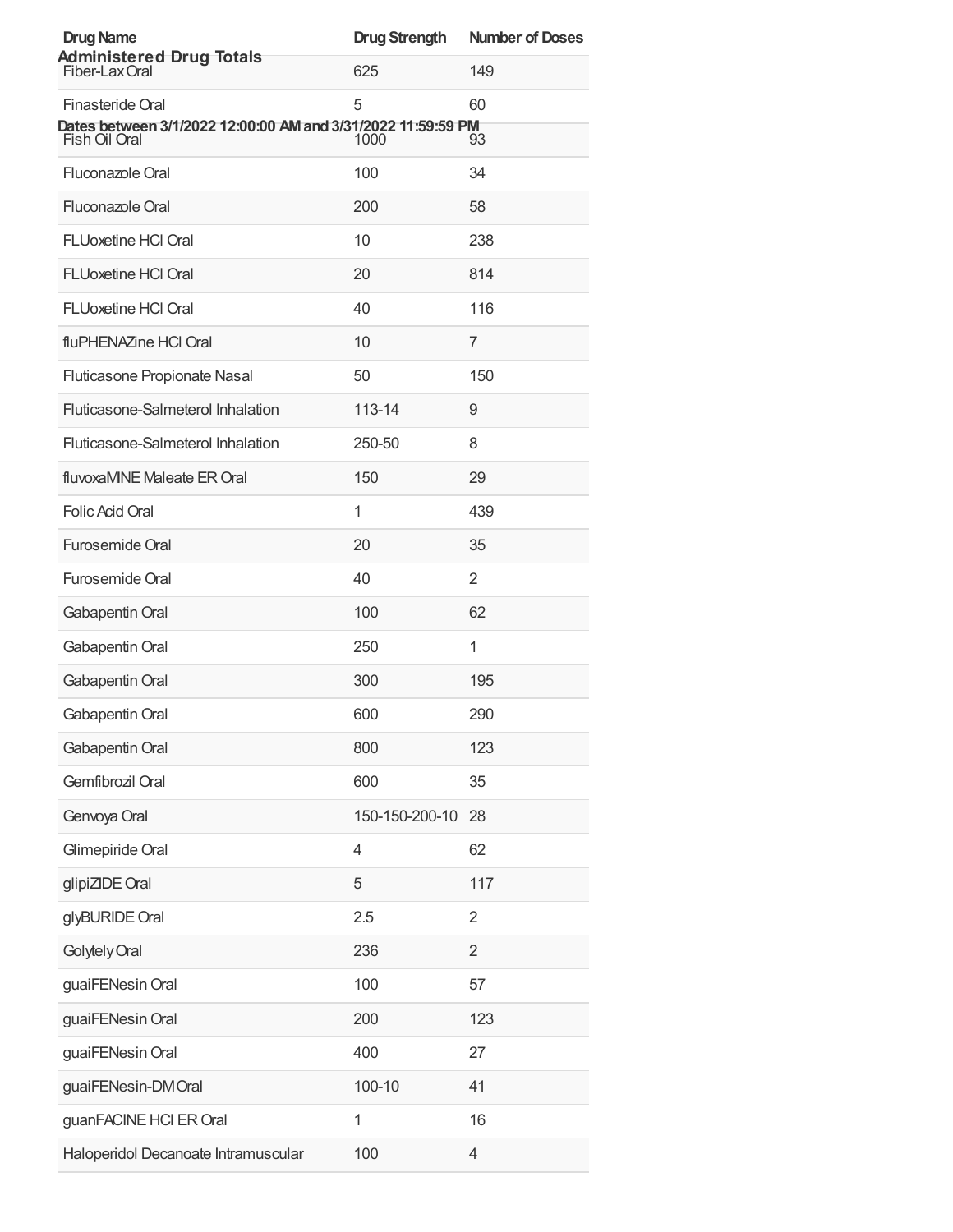| <b>Drug Name</b>                                                                                                  | <b>Drug Strength</b> | <b>Number of Doses</b> |
|-------------------------------------------------------------------------------------------------------------------|----------------------|------------------------|
| <b>Administered Drug Totals</b><br>Haloperidol Decanoate Intramuscular                                            | 50                   | 1                      |
| Haloperidol Lactate Injection<br>Dates between 3/1/2022 12:00:00 AM and 3/31/2022 11:59:59 PM<br>Haloperidol Oral | 5<br>1               | 5<br>76                |
|                                                                                                                   |                      |                        |
| Haloperidol Oral                                                                                                  | 10                   | 278                    |
| Haloperidol Oral                                                                                                  | 2                    | 31                     |
| Haloperidol Oral                                                                                                  | 20                   | 98                     |
| Haloperidol Oral                                                                                                  | 5                    | 410                    |
| <b>Heather Oral</b>                                                                                               | 0.35                 | 16                     |
| <b>Hemorrhoidal Rectal</b>                                                                                        | 0.25-14-71.9         | 71                     |
| hydroCHLOROthiazide Oral                                                                                          | 12.5                 | 363                    |
| hydroCHLOROthiazide Oral                                                                                          | 25                   | 647                    |
| hydroCHLOROthiazide Oral                                                                                          | 50                   | 88                     |
| <b>Hydrocortisone External</b>                                                                                    | 1                    | 380                    |
| Hydrocortisone External                                                                                           | 2.5                  | 33                     |
| Hydrocortisone Oral                                                                                               | 10                   | 30                     |
| Hydroxychloroquine Sulfate Oral                                                                                   | 200                  | 23                     |
| hydrOXYzine HCl Oral                                                                                              | 25                   | 62                     |
| hydrOXYzine HCl Oral                                                                                              | 50                   | 50                     |
| hydrOXYzine Pamoate Oral                                                                                          | 100                  | 297                    |
| hydrOXYzine Pamoate Oral                                                                                          | 25                   | 2285                   |
| hydrOXYzine Pamoate Oral                                                                                          | 50                   | 2912                   |
| Ibuprofen Oral                                                                                                    | 200                  | 1646                   |
| Ibuprofen Oral                                                                                                    | 400                  | 559                    |
| Ibuprofen Oral                                                                                                    | 600                  | 2527                   |
| Ibuprofen Oral                                                                                                    | 800                  | 329                    |
| Imipramine HCI Oral                                                                                               | 25                   | 31                     |
| Incruse Ellipta Inhalation                                                                                        | 62.5                 | $\overline{2}$         |
| Invega Sustenna Intramuscular                                                                                     | 234                  | 14                     |
| <b>Isosorbide Mononitrate ER Oral</b>                                                                             | 60                   | 3                      |
| Labetalol HCl Oral                                                                                                | 200                  | 122                    |
| Lactase Enzyme Oral                                                                                               | 3000                 | 59                     |
| Lactobacillus Oral                                                                                                |                      | 9                      |
| Lactulose Oral                                                                                                    | 10                   | 60                     |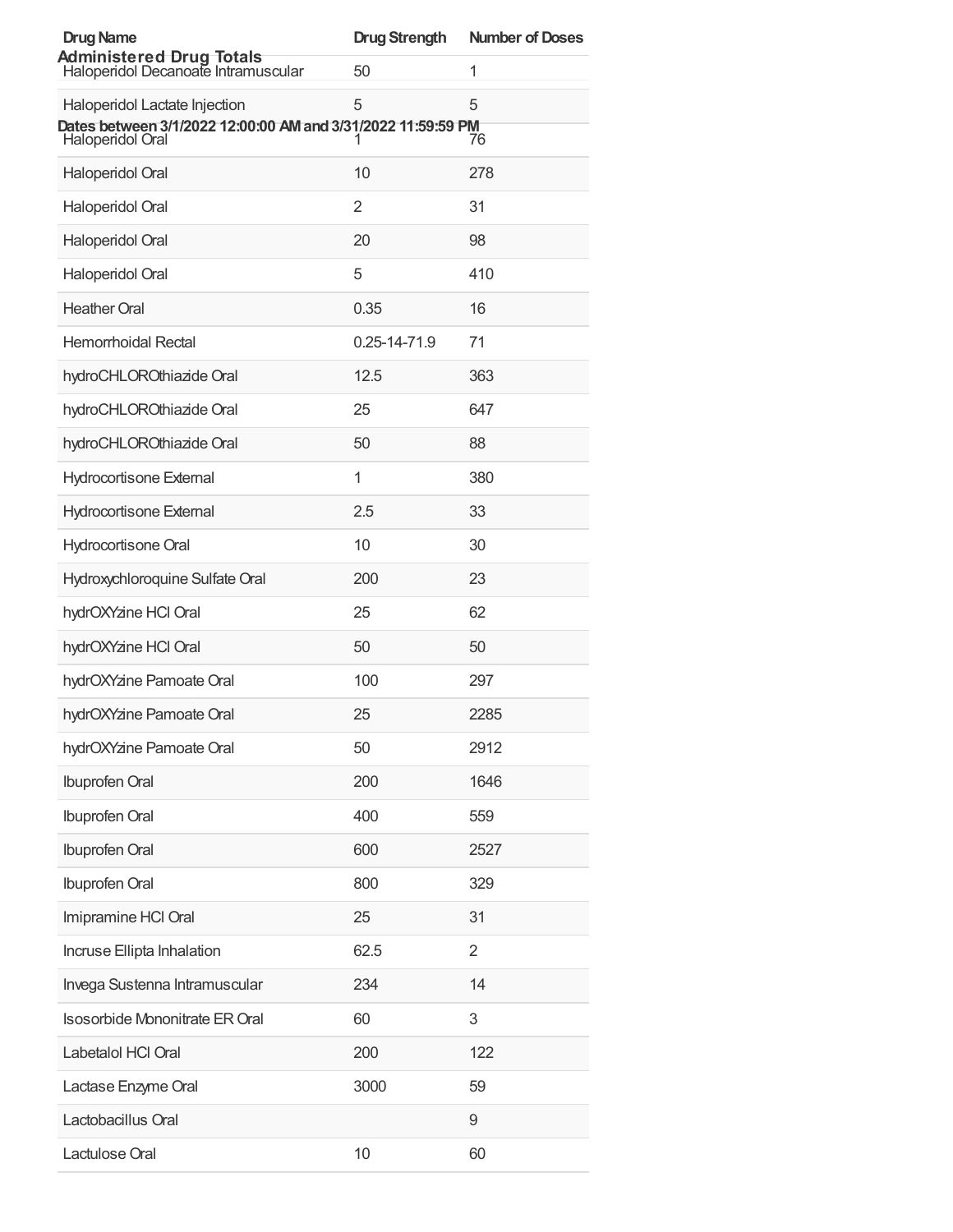| <b>Drug Name</b>                                                                 | <b>Drug Strength</b> | <b>Number of Doses</b> |
|----------------------------------------------------------------------------------|----------------------|------------------------|
| <b>Administered Drug Totals</b><br>lamoTRIgine Oral                              | 100                  | 103                    |
| lamoTRIgine Oral                                                                 | 150                  | 62                     |
| Dates between 3/1/2022 12:00:00 AM and 3/31/2022 11:59:59 PM<br>lamoTRIgine Oral | 200                  | 59                     |
| lamoTRIgine Oral                                                                 | 25                   | 152                    |
| Latanoprost Ophthalmic                                                           | 0.005                | 1                      |
| Latuda Oral                                                                      | 40                   | 16                     |
| levETIRAcetam Oral                                                               | 1000                 | 62                     |
| levETIRAcetam Oral                                                               | 250                  | 124                    |
| levETIRAcetam Oral                                                               | 500                  | 2871                   |
| levETIRAcetam Oral                                                               | 750                  | 50                     |
| Levothyroxine Sodium Oral                                                        | 100                  | 131                    |
| Levothyroxine Sodium Oral                                                        | 125                  | 34                     |
| Levothyroxine Sodium Oral                                                        | 137                  | 71                     |
| Levothyroxine Sodium Oral                                                        | 175                  | 17                     |
| Levothyroxine Sodium Oral                                                        | 200                  | 84                     |
| Levothyroxine Sodium Oral                                                        | 25                   | 38                     |
| Levothyroxine Sodium Oral                                                        | 50                   | 156                    |
| Levothyroxine Sodium Oral                                                        | 75                   | 122                    |
| Lidocaine External                                                               | $\overline{4}$       | $\overline{2}$         |
| Lisinopril Oral                                                                  | 10                   | 2329                   |
| Lisinopril Oral                                                                  | 2.5                  | 125                    |
| Lisinopril Oral                                                                  | 20                   | 1645                   |
| Lisinopril Oral                                                                  | 40                   | 205                    |
| Lisinopril Oral                                                                  | 5                    | 31                     |
| Lisinopril-hydroCHLOROthiazide Oral                                              | $20 - 25$            | 123                    |
| Lithium Carbonate ER Oral                                                        | 450                  | 50                     |
| Lithium Carbonate Oral                                                           | 150                  | 198                    |
| Lithium Carbonate Oral                                                           | 300                  | 324                    |
| Loperamide HCI Oral                                                              | $\overline{2}$       | 235                    |
| Loratadine Oral                                                                  | 10                   | 580                    |
| LORazepam Injection                                                              | $\overline{2}$       | $\overline{2}$         |
| Losartan Potassium Oral                                                          | 100                  | 286                    |
| Losartan Potassium Oral                                                          | 25                   | 282                    |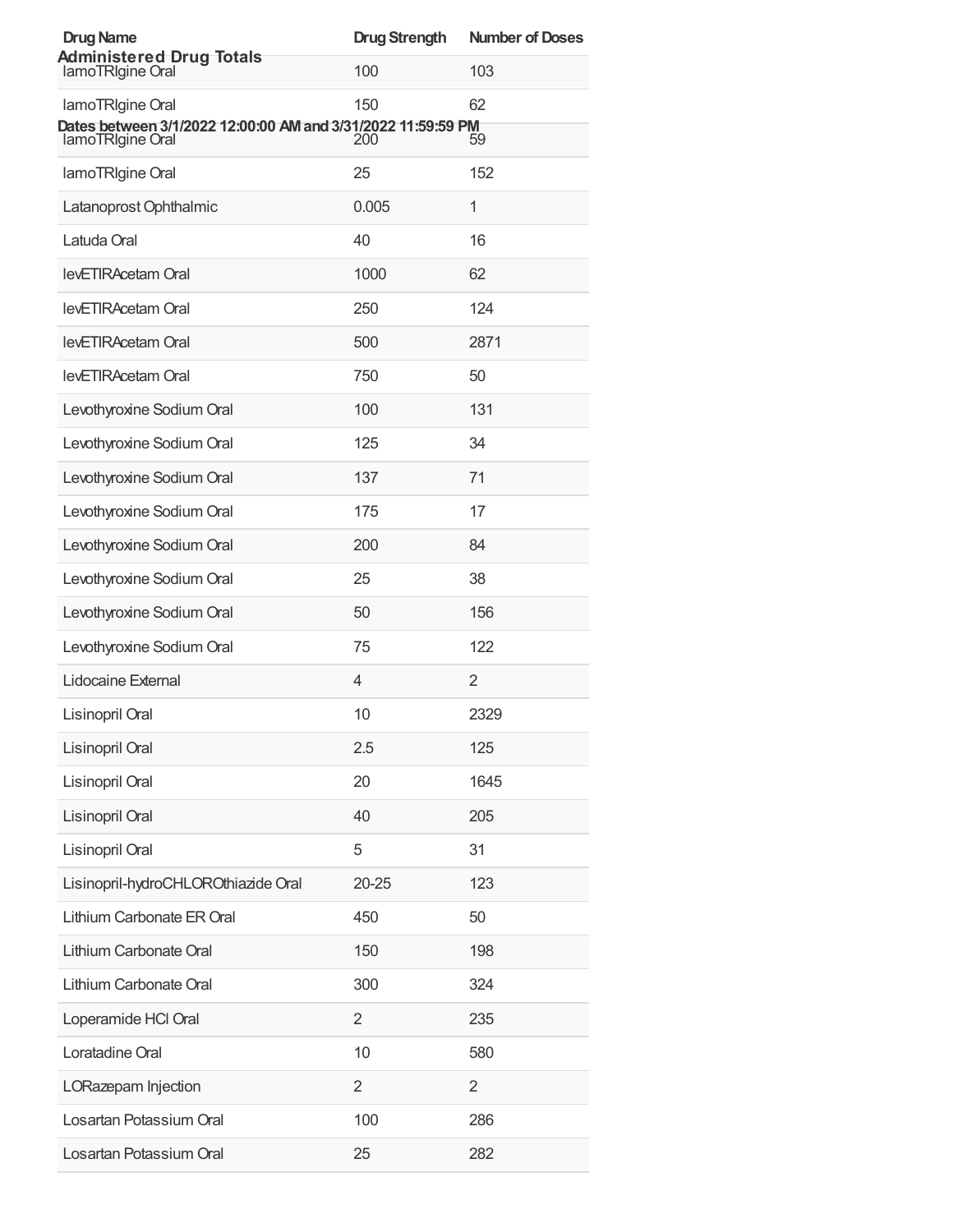| <b>Drug Name</b>                                                                    | <b>Drug Strength</b> | <b>Number of Doses</b> |
|-------------------------------------------------------------------------------------|----------------------|------------------------|
| <b>Administered Drug Totals</b><br>Losartan Potassium Oral                          | 50                   | 187                    |
| Lurasidone HCI Oral<br>Dates between 3/1/2022 12:00:00 AM and 3/31/2022 11:59:59 PM | 40                   | 5                      |
| Magnesium Citrate Oral                                                              |                      | 1                      |
| Magnesium Citrate Oral                                                              |                      | $\mathbf 1$            |
| Magnesium Oxide Oral                                                                | 400                  | 176                    |
| Magnesium Oxide Oral                                                                | 400 (241.3 Mg)       | 14                     |
| MAGnesium-Oxide Oral                                                                | 400 (241.3 Mg)       | 9                      |
| Meclizine HCI Oral                                                                  | 25                   | 14                     |
| Meloxicam Oral                                                                      | 15                   | 7                      |
| Meloxicam Oral                                                                      | 7.5                  | 42                     |
| Metamucil Fiber Oral                                                                | 51.7                 | 32                     |
| Metamucil Oral                                                                      | 28                   | 60                     |
| metFORMIN HCI ER Oral                                                               | 500                  | 31                     |
| metFORMIN HCI Oral                                                                  | 1000                 | 687                    |
| metFORMIN HCI Oral                                                                  | 500                  | 1184                   |
| metFORMIN HCI Oral                                                                  | 850                  | 174                    |
| Methadone HCI Oral                                                                  | 10                   | 34                     |
| Methocarbamol Oral                                                                  | 500                  | 25                     |
| Methocarbamol Oral                                                                  | 750                  | 16                     |
| Metoprolol Succinate ER Oral                                                        | 100                  | 22                     |
| Metoprolol Succinate ER Oral                                                        | 50                   | 30                     |
| Metoprolol Tartrate Oral                                                            | 100                  | 108                    |
| Metoprolol Tartrate Oral                                                            | 25                   | 583                    |
| Metoprolol Tartrate Oral                                                            | 50                   | 17                     |
| metroNIDAZOLE Oral                                                                  | 500                  | 59                     |
| Mconazole Nitrate External                                                          | 2                    | 228                    |
| Midodrine HCI Oral                                                                  | 5                    | 89                     |
| Milk of Magnesia Oral                                                               | 1200                 | 30                     |
| Minerin Creme External                                                              |                      | 731                    |
| Minerin Creme External                                                              |                      | 47                     |
| Mrtazapine Oral                                                                     | 15                   | 1020                   |
| Mrtazapine Oral                                                                     | 30                   | 763                    |
| Mrtazapine Oral                                                                     | 45                   | 599                    |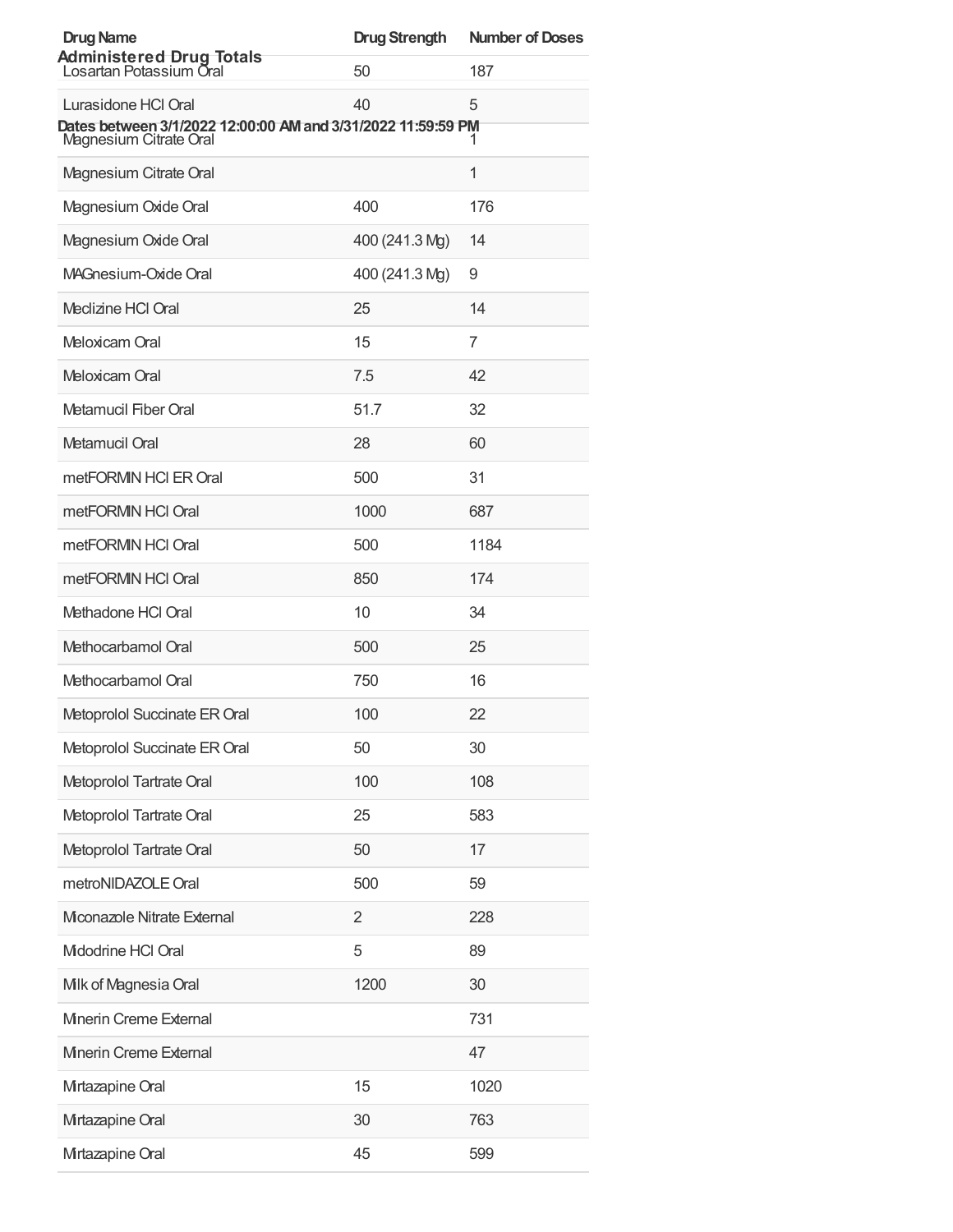| <b>Drug Name</b>                                                                                          | <b>Drug Strength</b> | <b>Number of Doses</b> |
|-----------------------------------------------------------------------------------------------------------|----------------------|------------------------|
| <b>Administered Drug Totals</b><br>Montelukast Sodium Oral                                                | 10                   | 244                    |
| Multi Vitamin Oral<br>Dates between 3/1/2022 12:00:00 AM and 3/31/2022 11:59:59 PM<br>Multi-Vitamins Oral |                      | 223<br>304             |
| <b>Mupirocin External</b>                                                                                 | $\overline{2}$       | 7                      |
| <b>Muscle Rub External</b>                                                                                | $10 - 15$            | 87                     |
| Naltrexone HCI Oral                                                                                       | 50                   | 253                    |
| Naproxen Oral                                                                                             | 250                  | 219                    |
| Naproxen Oral                                                                                             | 375                  | 30                     |
| Naproxen Oral                                                                                             | 500                  | 251                    |
| Natural Fiber Laxative Oral                                                                               | 28.3                 | 115                    |
| Neomycin-Bacitracin-Polymyxin External                                                                    |                      | 62                     |
| Neomycin-Polymyxin-Dexameth Ophthalmic 3.5-10000-0.1                                                      |                      | 19                     |
| Neomycin-Polymyxin-HC Otic                                                                                | 1                    | 19                     |
| Nitrofurantoin Monohyd Macro Oral                                                                         | 100                  | 2                      |
| Nitroglycerin Sublingual                                                                                  | 0.4                  | 6                      |
| Norgestim-Eth Estrad Triphasic Oral                                                                       | 0.18/0.215/0.25      | 21                     |
| Nortriptyline HCl Oral                                                                                    | 25                   | 49                     |
| Nortriptyline HCl Oral                                                                                    | 50                   | 45                     |
| NovoLIN 70/30 Subcutaneous                                                                                | $(70-30)$ 100        | 12                     |
| <b>NovoLIN N Subcutaneous</b>                                                                             | 100                  | 540                    |
| NovoLIN R Injection                                                                                       | 100                  | 396                    |
| Nutritional Shake Oral                                                                                    |                      | 30                     |
| <b>Nystatin External</b>                                                                                  | 100000               | 34                     |
| Ofloxacin Ophthalmic                                                                                      | 0.3                  | 2                      |
| Ofloxacin Otic                                                                                            | 0.3                  | 4                      |
| OLANZapine Intramuscular                                                                                  | 10                   | 14                     |
| <b>OLANZapine Oral</b>                                                                                    | 10                   | 1192                   |
| <b>OLANZapine Oral</b>                                                                                    | 15                   | 1106                   |
| <b>OLANZapine Oral</b>                                                                                    | 2.5                  | 288                    |
| <b>OLANZapine Oral</b>                                                                                    | 20                   | 820                    |
| <b>OLANZapine Oral</b>                                                                                    | 5                    | 849                    |
| <b>OLANZapine Oral</b>                                                                                    | 7.5                  | 208                    |
| Omega-3-6-9 Oral                                                                                          |                      | 7                      |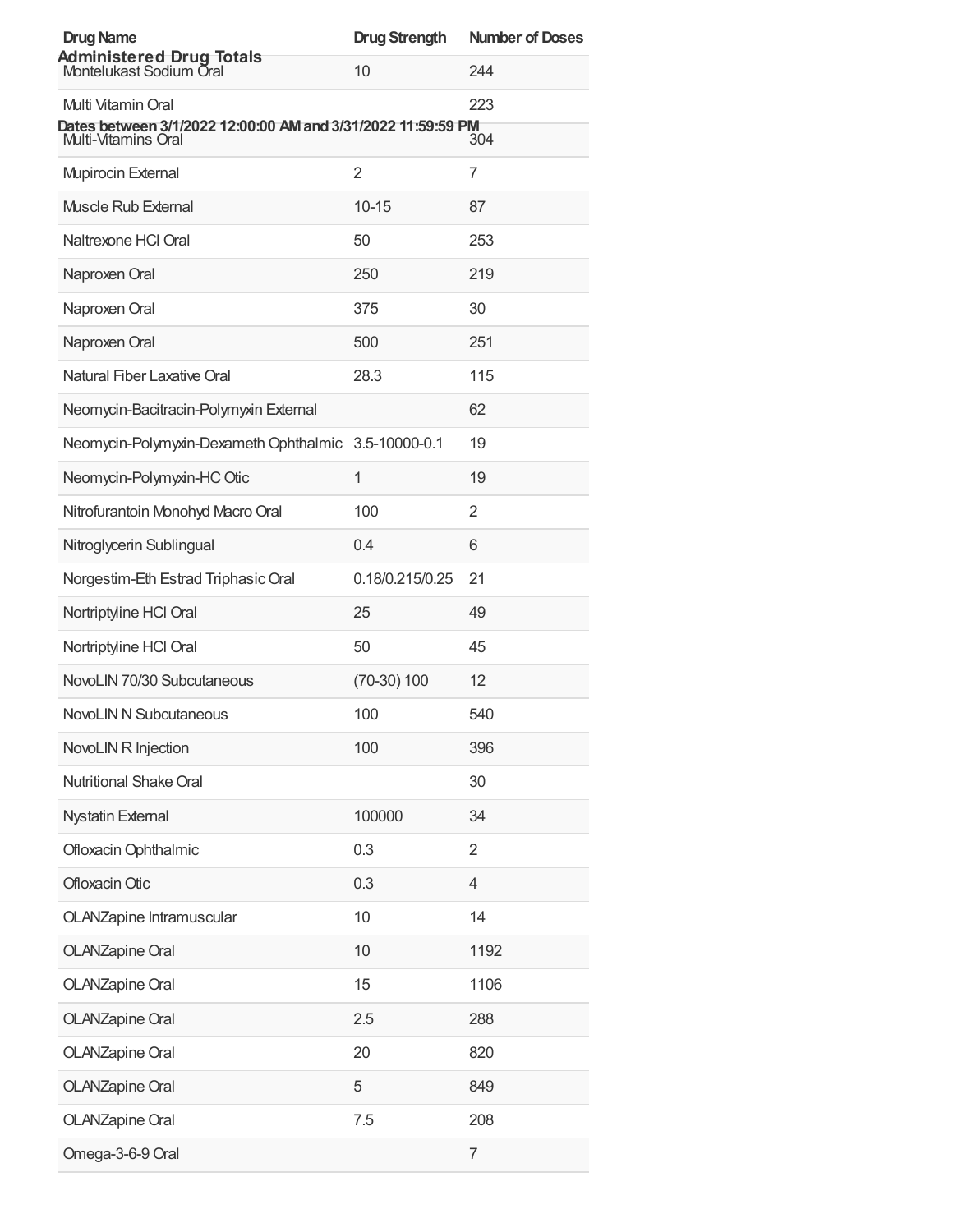| <b>Drug Name</b>                                                                                             | <b>Drug Strength</b> | <b>Number of Doses</b> |
|--------------------------------------------------------------------------------------------------------------|----------------------|------------------------|
| <b>Administered Drug Totals</b><br>Omeprazole Oral                                                           | 20                   | 1613                   |
| Omeprazole Oral<br>Dates between 3/1/2022 12:00:00 AM and 3/31/2022 11:59:59 PM<br>Ondansetron HCI Injection | 40<br>4              | 32<br>1                |
| Ondansetron HCl Oral                                                                                         | 4                    | 488                    |
| <b>Ondansetron HCI Oral</b>                                                                                  | 8                    | 1                      |
| OXcarbazepine ER Oral                                                                                        | 600                  | 61                     |
| OXcarbazepine Oral                                                                                           | 150                  | 607                    |
| OXcarbazepine Oral                                                                                           | 300                  | 876                    |
| OXcarbazepine Oral                                                                                           | 600                  | 940                    |
| Oxybutynin Chloride Oral                                                                                     | 5                    | 40                     |
| Pain Reliever Plus Oral                                                                                      | 250-250-65           | 228                    |
| Paliperidone ER Oral                                                                                         | 6                    | 7                      |
| Paliperidone Palmitate ER Intramuscular                                                                      | 117                  | 1                      |
| Paliperidone Palmitate ER Intramuscular                                                                      | 234                  | 3                      |
| Pantoprazole Sodium Oral                                                                                     | 40                   | 223                    |
| PARoxetine HCl Oral                                                                                          | 10                   | 68                     |
| PARoxetine HCI Oral                                                                                          | 20                   | 178                    |
| PARoxetine HCI Oral                                                                                          | 30                   | 30                     |
| PARoxetine HCI Oral                                                                                          | 40                   | 224                    |
| Penicillin V Potassium Oral                                                                                  | 500                  | 14                     |
| Phenytoin Sodium Extended Oral                                                                               | 100                  | 31                     |
| Pioglitazone HCl Oral                                                                                        | 15                   | 32                     |
| Polyethylene Glycol 3350 Oral                                                                                | 17                   | 56                     |
| Potassium Chloride ER Oral                                                                                   | 10                   | 68                     |
| Pravastatin Sodium Oral                                                                                      | 10                   | 32                     |
| Prazosin HCl Oral                                                                                            | 1                    | 602                    |
| Prazosin HCl Oral                                                                                            | 2                    | 809                    |
| Prazosin HCl Oral                                                                                            | 5                    | 199                    |
| prednisoLONE Acetate Ophthalmic                                                                              | 1                    | 2                      |
| predniSONE Oral                                                                                              | 1                    | 1                      |
| predniSONE Oral                                                                                              | 10                   | 31                     |
| predniSONE Oral                                                                                              | 20                   | 13                     |
| predniSONE Oral                                                                                              | 5                    | 25                     |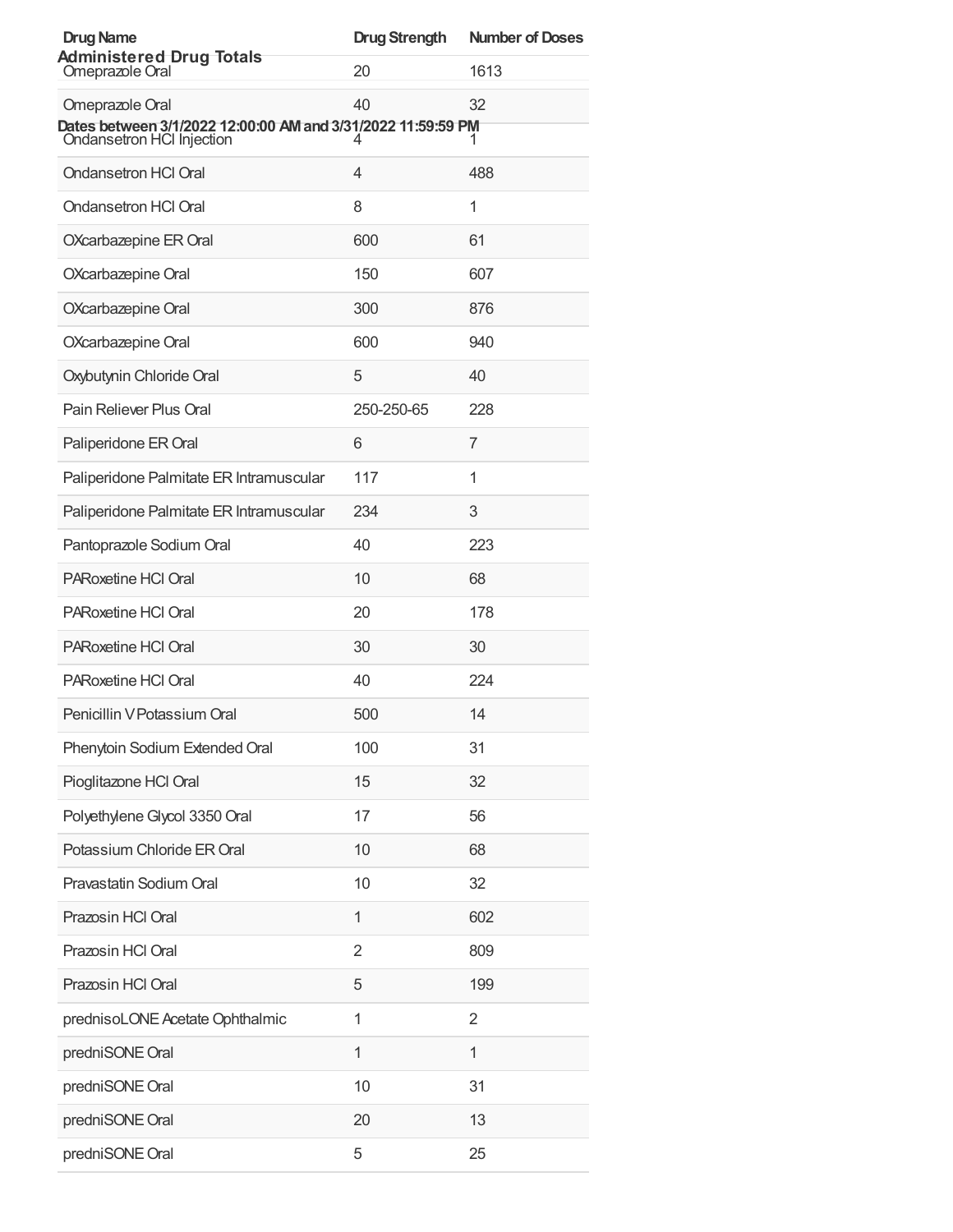| <b>Drug Name</b>                                                              | <b>Drug Strength</b> | <b>Number of Doses</b> |
|-------------------------------------------------------------------------------|----------------------|------------------------|
| <b>Administered Drug Totals</b><br>predniSONE Oral                            | 50                   | 26                     |
| Pregabalin Oral                                                               | 150                  | 120                    |
| Dates between 3/1/2022 12:00:00 AM and 3/31/2022 11:59:59 PM<br>Premarin Oral | 0.625                | 4                      |
| <b>Prenatal Plus Oral</b>                                                     | $27-1$               | 108                    |
| Primidone Oral                                                                | 50                   | 61                     |
| Propranolol HCl Oral                                                          | 10                   | 640                    |
| Propranolol HCl Oral                                                          | 20                   | 318                    |
| Propranolol HCl Oral                                                          | 40                   | 185                    |
| Proventil HFA Inhalation                                                      | 108 (90 Base)        | 2                      |
| QUEtiapine Fumarate Oral                                                      | 100                  | 265                    |
| QUEtiapine Fumarate Oral                                                      | 200                  | 113                    |
| QUEtiapine Fumarate Oral                                                      | 25                   | 96                     |
| QUEtiapine Fumarate Oral                                                      | 300                  | 167                    |
| QUEtiapine Fumarate Oral                                                      | 400                  | 146                    |
| QUEtiapine Fumarate Oral                                                      | 50                   | 165                    |
| Ranolazine ER Oral                                                            | 500                  | 5                      |
| RisperDAL Consta Intramuscular                                                | 25                   | 2                      |
| RisperDAL Consta Intramuscular                                                | 50                   | 1                      |
| risperiDONE Oral                                                              | 0.5                  | 95                     |
| risperiDONE Oral                                                              | 1                    | 388                    |
| risperiDONE Oral                                                              | 2                    | 633                    |
| risperiDONE Oral                                                              | 3                    | 424                    |
| risperiDONE Oral                                                              | $\overline{4}$       | 333                    |
| Rosuvastatin Calcium Oral                                                     | 5                    | 19                     |
| Selsun Blue Dry Scalp External                                                | $\mathbf 1$          | 276                    |
| Semglee (yfgn) Subcutaneous                                                   | 100                  | $\overline{2}$         |
| Semglee Subcutaneous                                                          | 100                  | 100                    |
| Senna Lax Oral                                                                | 8.6                  | 37                     |
| Sertraline HCl Oral                                                           | 100                  | 526                    |
| Sertraline HCl Oral                                                           | 25                   | 102                    |
| Sertraline HCl Oral                                                           | 50                   | 951                    |
| Silver sulfADIAZINE External                                                  | 1                    | 16                     |
| Simethicone Oral                                                              | 80                   | 259                    |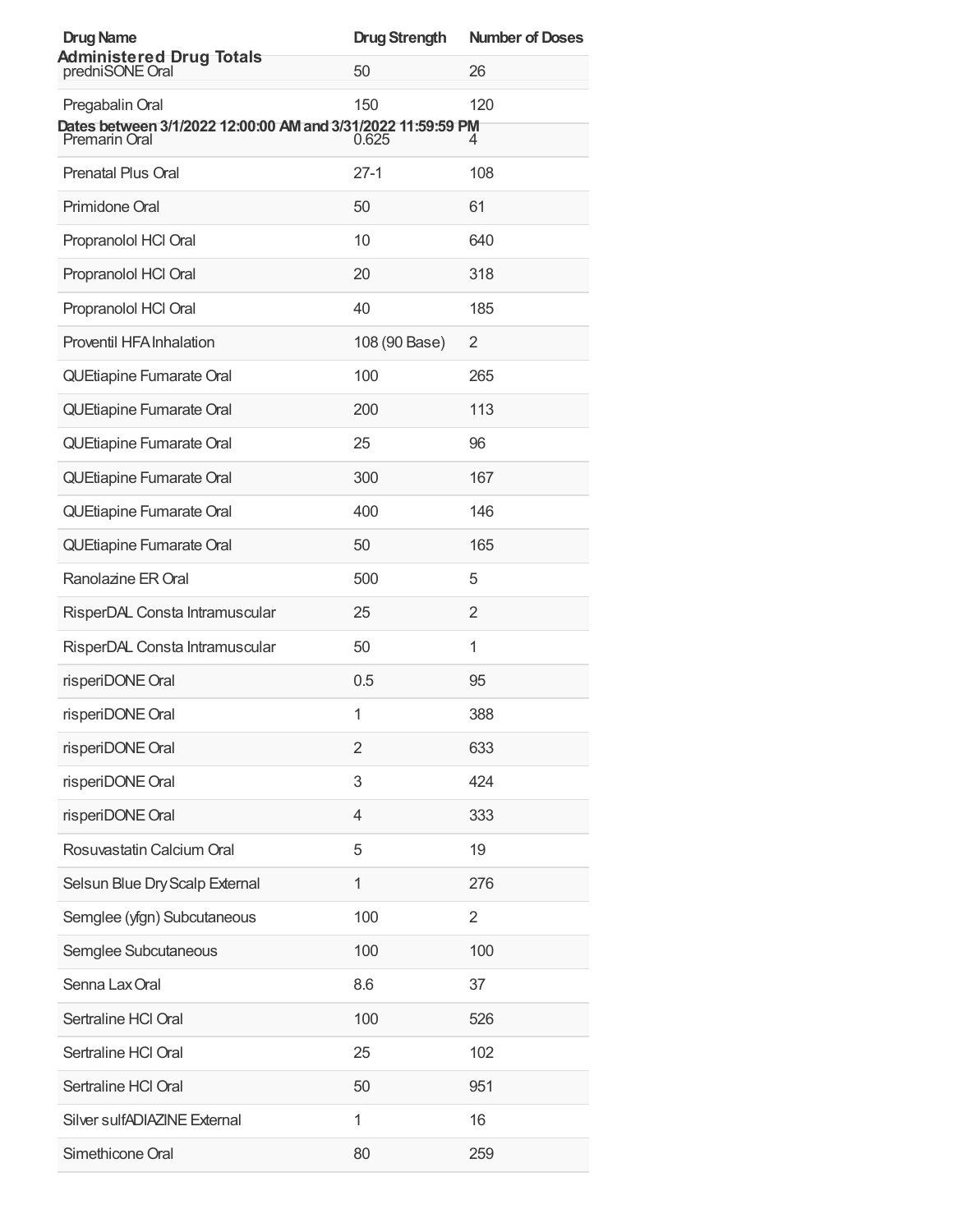| <b>Drug Name</b>                                                                                                     | <b>Drug Strength</b> | <b>Number of Doses</b> |
|----------------------------------------------------------------------------------------------------------------------|----------------------|------------------------|
| <b>Administered Drug Totals</b><br>Sirolimus Oral                                                                    | 1                    | 20                     |
| Sodium Chloride Intravenous<br>Dates between 3/1/2022 12:00:00 AM and 3/31/2022 11:59:59 PM<br>Sodium Chloride Nasal | 0.9<br>0.65          | 1<br>9                 |
| Sofosbuvir-Velpatasvir Oral                                                                                          | 400-100              | 31                     |
| Spiriva HandiHaler Inhalation                                                                                        | 18                   | 27                     |
| Spironolactone Oral                                                                                                  | 50                   | 12                     |
| Sucralfate Oral                                                                                                      | 1                    | 42                     |
| Sulfamethoxazole-Trimethoprim Oral                                                                                   | 800-160              | 771                    |
| <b>Tacrolimus Oral</b>                                                                                               | 0.5                  | 13                     |
| <b>Tacrolimus Oral</b>                                                                                               | 1                    | 41                     |
| <b>Tamsulosin HCI Oral</b>                                                                                           | 0.4                  | 760                    |
| <b>Terazosin HCI Oral</b>                                                                                            | 1                    | 32                     |
| Testosterone Cypionate Injection                                                                                     | 200                  | 2                      |
| <b>Therapeutic External</b>                                                                                          | 0.5                  | 94                     |
| Thiamine HCI Oral                                                                                                    | 100                  | 391                    |
| Thiothixene Oral                                                                                                     | 1                    | 47                     |
| <b>Tivicay Oral</b>                                                                                                  | 50                   | 47                     |
| <b>Tolnaftate Antifungal External</b>                                                                                | 1                    | 145                    |
| <b>Tolnaftate External</b>                                                                                           | 1                    | 314                    |
| <b>Topiramate Oral</b>                                                                                               | 100                  | 13                     |
| <b>Topiramate Oral</b>                                                                                               | 25                   | 93                     |
| <b>Topiramate Oral</b>                                                                                               | 50                   | 29                     |
| traMADol HCl Oral                                                                                                    | 50                   | 42                     |
| traZODone HCl Oral                                                                                                   | 100                  | 2212                   |
| traZODone HCl Oral                                                                                                   | 150                  | 1148                   |
| traZODone HCl Oral                                                                                                   | 50                   | 1965                   |
| Triamcinolone Acetonide External                                                                                     | 0.1                  | 209                    |
| Trihexyphenidyl HCl Oral                                                                                             | $\overline{2}$       | 26                     |
| Trihexyphenidyl HCl Oral                                                                                             | 5                    | 6                      |
| valACYclovir HCl Oral                                                                                                | 1                    | 40                     |
| valGANciclovir HCI Oral                                                                                              | 450                  | 19                     |
| Valproate Sodium Oral                                                                                                | 250                  | 284                    |
| Valproic Acid Oral                                                                                                   | 250                  | 138                    |